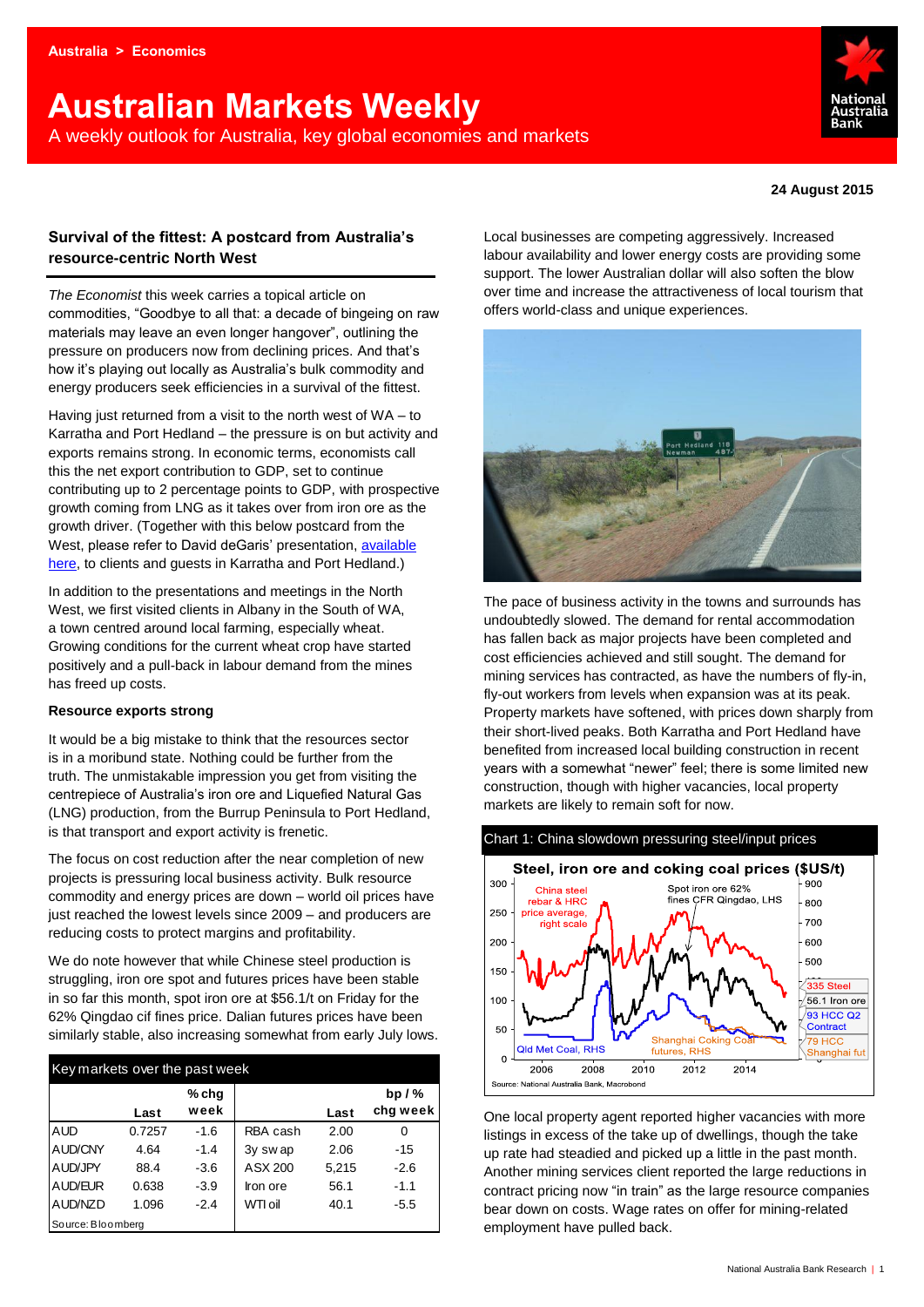The compression in prices and costs, evident in its impact on the local and State economy, feeds through falling levels of resource-driven labour income and the decline in Australia's terms of trade as export prices wilt. For resource companies, there is some compensation from the cuts to labour and greater competition for work tenders, amplified by declining transport costs as world energy prices reach multi-year lows.

#### **Iron ore expansion mostly complete**

The expansion of iron ore production at the mines and the enhancement of transport and delivery infrastructure is now mostly complete. There is likely to be further moderate increases from the major producers, together with shipments from the Roy Hill iron ore project that is expected to commence shipments in coming months. The Roy Hill project has been a complete new iron ore mine including mine development, a railway, rolling stock, offloading facilities for ore near the port, reclaiming the ore from stockpiles, an extensive conveyancing system to the berth, together with construction of new berths and an ore loader.



In the past five years, Australian iron ore shipments will have almost doubled in five years. In 2010, Australia shipped 402mt; once Roy Hill is up at full production of 55mt, total shipments will be within cooee of 800mt. Iron ore exports now account for 21.5% of Australia's volume of goods and services exports, 4.8% of real GDP, on a par with private dwelling investment. In 2014-15, iron ore exports totalled \$54.3bn.

The impact on the economy has not only been material but the pace of development from mine to port has been breathtaking, including mine construction, extraction, crushing and processing, loading at the mine, transport (mostly rail), enhanced "reclaiming" of the ore from port stockpiles, together with conveyor and ship loading facilities.

In July, Port Hedland shipped 35.3mt of iron ore, an average daily shipment rate of over 1.1mt. In late April in a 24 hour period, 11 Cape size vessels shipped 2.028mt. With Cape size vessels carrying in the vicinity of 240,000t, that's an average of 4.7 tankers leaving fully-laden each day. It takes around 22 hours to load one vessel, with a fully-laden vessel having only around 0.3m of clear draught along the shipping channel in and out of the port that has seven metre tides with a uni-directional shipping channel. The largest single shipment was 264,858t in April this year.





Port Hedland is used by BHP Billiton and Fortescue, with additional shared loading facilities for junior iron ore and other mining companies. It takes 10-12 trains sets of 150-200 ore rail trucks (each carrying 117t and with four locomotives) to provide enough ore to fill a vessel. There are 17 operational berths for loading, eight are BHP's, five FMG's, four are public/shared berths, while Roy Hill has two new berths constructed. Port Hedland is the largest bulk export port in the world with throughput of 446.9mt in 2014-15 (up 20% pcp). Nearly all exports (98%) are iron ore, the remaining exports being salt and manganese.

Demand for iron ore is likely to be the constraining factor on port throughput for now. Over the medium term a further additional constraint from an operational viewpoint is the Port of Hedland's single lane channel along which all vessels enter and leave the port. To cater for the Cape size ships the channel, 22 nautical miles (45 kilometres) in length, the channel can only cater for one arriving or leaving vessel with skilled pilotage required to avoid vessels being grounded and blocking the channel and thus shutting down the port. This is a key operational risk arguing for further consideration of BHP's "Outer Harbour" development with loading berths outside the Port.

Rio Tinto exports its ore through Dampier and Cape Lambert, close to Karratha, the other main iron ore port. Rio has six iron ore berths at Dampier and another for RTIO Dampier Salt, with Woodside exporting NW Shelf and Pluto LNG gas also from that port.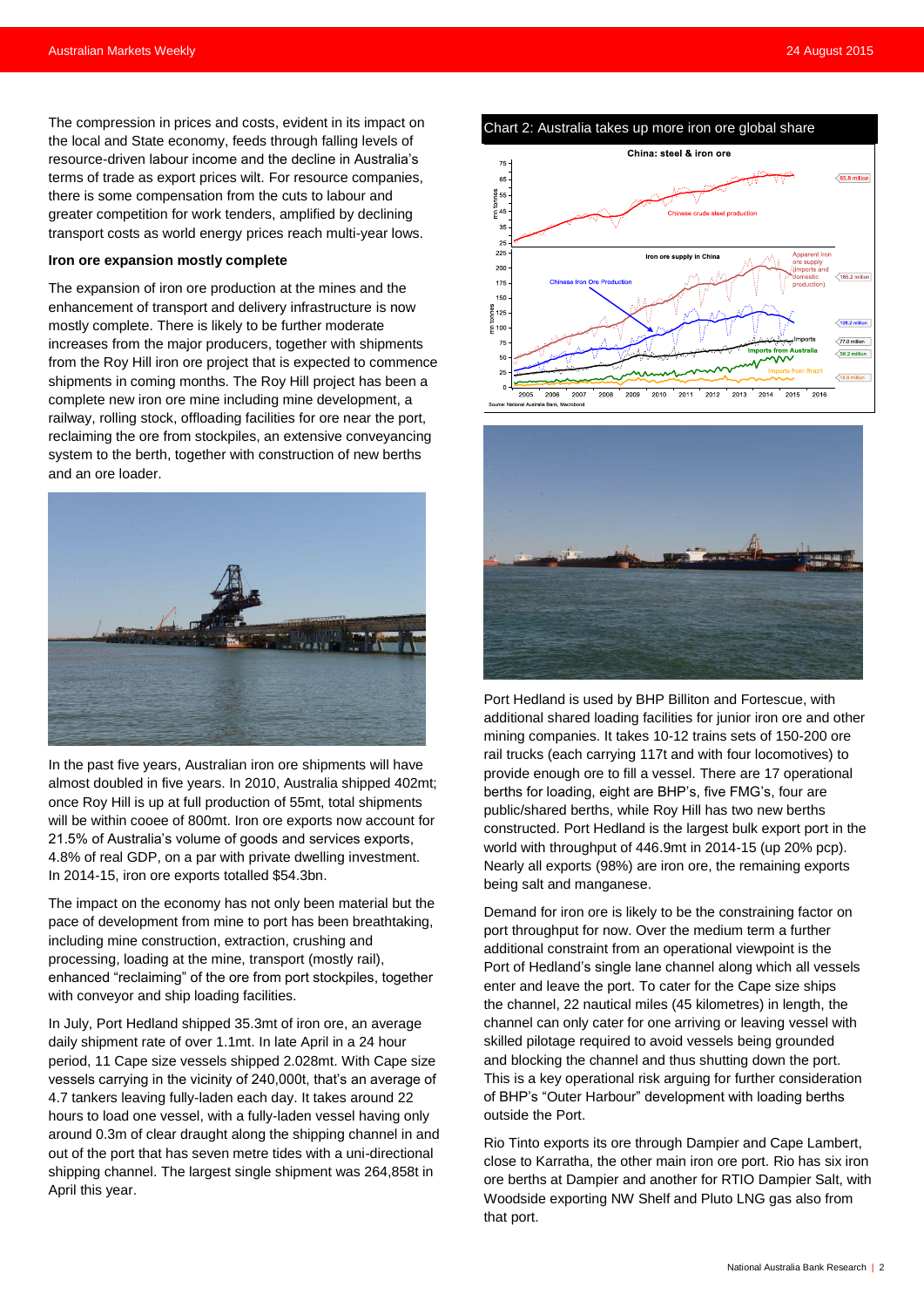To this point, while Chinese steel production has stalled this year, Australian exports of iron ore have continued increasing, taking market share from the lower quality, higher cost domestic Chinese ore production. Last week's unofficial Caixin Manufacturing PMI suggested further weakness into August to 47, though it is not known whether steel production was similarly weak. July property prices showed price rises in 31 cities for new residential apartments, slightly more than for the 29 cities where prices fell, a hint that new Chinese property demand may be showing some signs of stabilising.

#### **LNG production now a major growth driver**

Australia's North West Shelf project commenced exporting LNG to Japan in 1989. In 2013-14, LNG export volumes totalled 24.18mt, \$13.74bn. LNG exports are 8.4% of goods and services exports, and an estimated 1.6% of GDP. Together with Pluto, that is lifting LNG production and export to around 30mt.

The mega Gorgon project, the three Queensland LNG projects, together with the Prelude Floating LNG project (FLNG, a world first floating LNG), Wheatstone and the Darwin Ichthys project will ultimately add an additional 61.8mt to capacity in future years, a tripling in output and export volumes within this decade. That will contribute a cumulative 3 percentage points to GDP growth.

#### **Still for sale**

Finally, for those that may have been following the fortunes of that house in Port Hedland featured on ABC News as having been passed in at auction for \$360,000 after it was bought four years earlier for \$1.3m, it's still on the market.



#### **The week ahead**

The data flow starts to picks up again this coming week, with the release of two important quarterly investment partials ahead of June quarter GDP on 2 September. These are Construction Work Done on Wednesday and New Private Capital Expenditure (Capex) with its updated 2015-16 projections on Thursday ahead of Q2 GDP next Wednesday.

There are also remarks from RBA Governor Glenn Stevens at a National Reform Summit on Wednesday that is being hosted jointly by two major Australian newspapers. Given these are remarks, and not a speech per se, and given the proximity of next Tuesday's RBA Board meeting, the Governor may well refrain from any particular monetary policy or other market sensitive commentary. The RBA has just released a Research Discussion Paper this morning at 11.30am titled "Housing Wealth Effects: Cross-sectional Evidence from New Vehicle Registrations". It's a paper that investigates the link between changes in housing wealth at the postcode level and vehicle registrations as a proxy for consumption, the degree of spillover sensitive to income levels.

Internationally, Fed speak will be important with now less than a month until the 17/18 September FOMC meeting. Lockhart speaks Monday, Dudley gives a press conference on Wednesday and the annual Kansas Fed/Jackson Hole symposium begins Thursday and runs through the weekend. Like last year, Yellen is again not slated to attend.

U.S data includes durable goods orders (Wednesday), New Home sales (Tuesday) and the July monthly personal income spending and (more importantly) PCE deflator readings looking like being the highlights. Elsewhere the German IFO survey Tuesday and Japan CPI (Friday) will both be of interest. There's no major data out of China.

[David.deGaris@nab.com.au](mailto:David.deGaris@nab.com.au)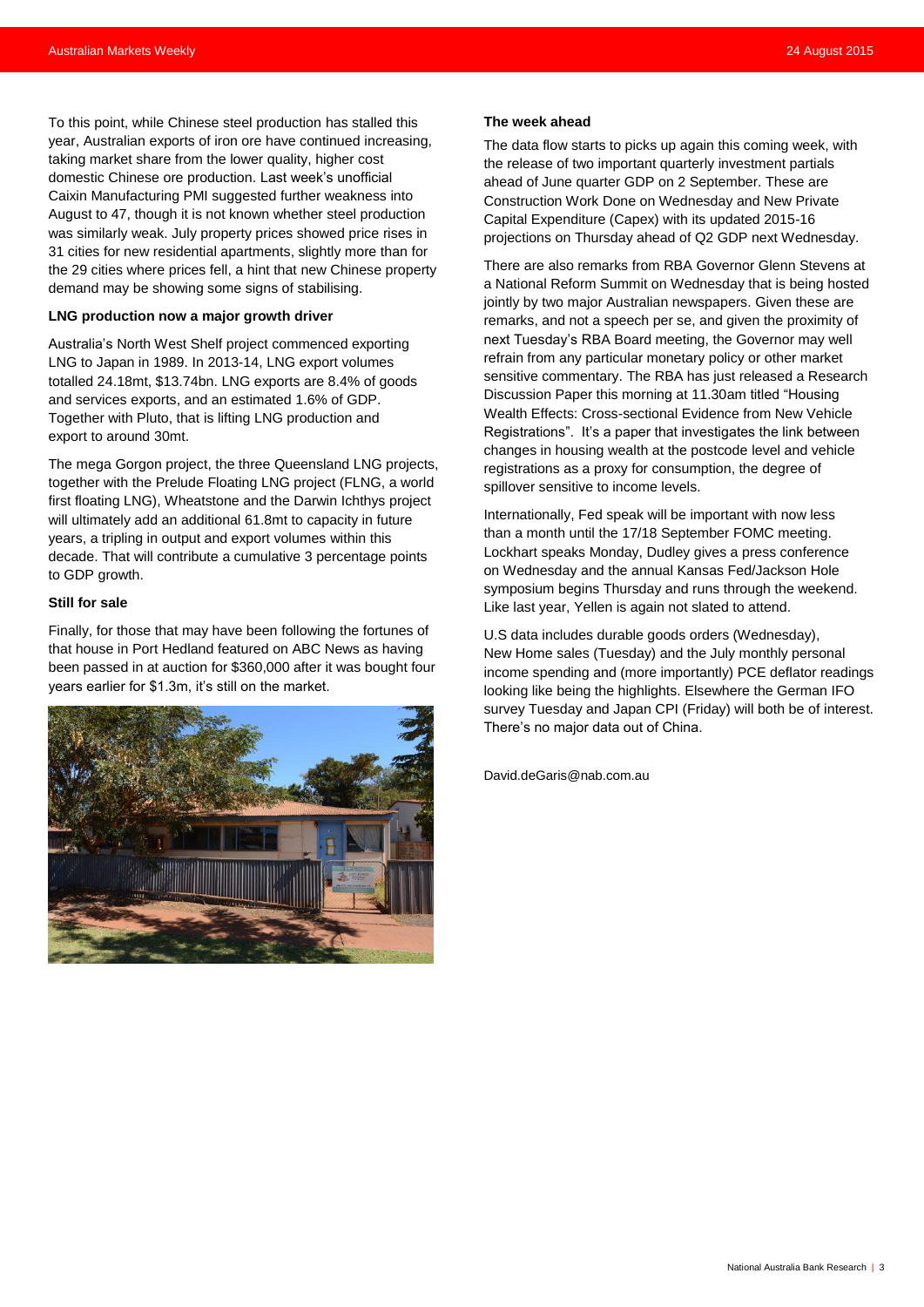# Calendar of Economic Releases

|                          |                                                                                                     | <b>Time</b>     | <b>NAB</b>      |                       |        |                   |                |                |
|--------------------------|-----------------------------------------------------------------------------------------------------|-----------------|-----------------|-----------------------|--------|-------------------|----------------|----------------|
|                          | <b>Country Economic Indicator</b>                                                                   | Period          | <b>Forecast</b> | <b>Consensus</b>      | Actual | <b>Previous</b>   | <b>GMT</b>     | <b>AEST</b>    |
|                          | Monday, 24 August 2015                                                                              |                 |                 |                       |        |                   |                |                |
| NZ<br>US                 | RBNZ's Deputy Governor Grant Spencer Speaks<br>Chicago Fed Nat Activity Index                       | Jul             |                 |                       |        | 0.1               | 1.30           | 11.30<br>22.30 |
| GE                       | Import Price Index MoM/YoY                                                                          | Jul             |                 | $-0.2%/-1.2%$         |        | $-0.5\%/ -1.4\%$  | 12.30<br>14.00 | 0.00           |
| US                       | Fed's Lockhart speaks to Public Pension Funding Forum                                               |                 |                 |                       |        |                   | 19.55          | 5.55           |
|                          | Tuesday, 25 August 2015                                                                             |                 |                 |                       |        |                   |                |                |
| AU                       | ANZ Roy Morgan Weekly Consumer Confidence Index                                                     | Aug-23          |                 |                       |        | 113.2             | 23.30          | 9.30           |
| AU<br>CН                 | Conf. Board Leading Index MoM<br>Conference Board China July Leading Economic Index                 | Jun             |                 |                       |        | 0.2%              | 0.00           | 10.00<br>12.00 |
| NZ                       | 2Yr Inflation Expectation                                                                           | 3Q              |                 |                       |        | 1.9%              | 2.00<br>3.00   | 13.00          |
| GE                       | GDP SA QoQ                                                                                          | 2Q F            |                 | 0.4%                  |        | 0.4%              | 6.00           | 16.00          |
| GE                       | <b>GDP NSA YoY</b>                                                                                  | 2QF             |                 | 1.6%                  |        | 1.6%              | 6.00           | 16.00          |
| GE                       | <b>IFO Business Climate</b>                                                                         | Aug             |                 | 107.5                 |        | 108               | 8.00           | 18.00          |
| GE                       | <b>IFO Current Assessment</b>                                                                       | Aug             |                 | 113.9                 |        | 113.9             | 8.00           | 18.00          |
| GE<br>US                 | <b>IFO Expectations</b><br>FHFA House Price Index MoM                                               | Aug<br>Jun      |                 | 101.9<br>0.40%        |        | 102.4<br>0.4%     | 8.00<br>13.00  | 18.00<br>23.00 |
| US                       | House Price Purchase Index QoQ                                                                      | 2Q              |                 |                       |        | 1.3%              | 13.00          | 23.00          |
| US                       | S&P/CS 20 City MoM/YoY SA                                                                           | Jun             |                 |                       |        |                   | 13.00          | 23.00          |
| US                       | Markit US Composite PMI/Services PMI                                                                | Aug P           |                 | /54.0                 |        | 55.7/55.7         | 13.45          | 23.45          |
| US                       | New Home Sales / MoM                                                                                | Jul             |                 | 511K/6.0%             |        | 482K/-6.8%        | 14.00          | 0.00           |
| US                       | Consumer Confidence Index                                                                           | Aug             |                 | 93.0                  |        |                   | 14.00          | 0.00           |
| US<br>CA                 | Richmond Fed Manufact. Index<br>Bank of Canada Deputy Schembri Speaks in Ontario                    | Aug             |                 | 9                     |        |                   | 14.00<br>16.25 | 0.00<br>2.25   |
|                          | Wednesday, 26 August 2015                                                                           |                 |                 |                       |        |                   |                |                |
| NZ                       | <b>Trade Balance</b>                                                                                | Jul             | $-785m$         | $-600m$               |        | $-60M$            | 22.45          | 8.45           |
| JN                       | <b>PPI Services YoY</b>                                                                             | Jul             |                 | 0.4%                  |        | 0.4%              | 23.50          | 9.50           |
| <b>AU</b>                | <b>Construction Work Done</b>                                                                       | 2Q              | $-1.7%$         | $-1.50%$              |        | $-2.4%$           | 1.30           | 11.30          |
| <b>AU</b><br>CН          | Remarks by RBA Governor Glenn Stevens at a National Reform Summit<br>Westpac-MNI Consumer Sentiment | Aug             |                 |                       |        | 114.5             |                | 11.45          |
| UK                       | BBA Loans for House Purchase                                                                        | Jul             |                 |                       |        | 44488             | 1.45<br>8.30   | 18.30          |
| US                       | <b>MBA Mortgage Applications</b>                                                                    | Aug-21          |                 |                       |        |                   | 11.00          | 21.00          |
| US                       | Durable Goods Orders                                                                                | Jul             |                 | $-0.40%$              |        | 3.4%              | 12.30          | 22.30          |
| US                       | Durables Ex Transportation                                                                          | Jul             |                 | 0.20%                 |        | 0.8%              | 12.30          | 22.30          |
| US                       | Cap Goods Orders Nondef Ex Air                                                                      | Jul             |                 | 0.50%                 |        | 0.9%              | 12.30          | 22.30          |
| US                       | Cap Goods Ship Nondef Ex Air                                                                        | Jul             |                 |                       |        | $-0.1%$           | 12.30          | 22.30          |
| US                       | Fed's Dudley speaks at Press Briefing on Local Economy<br>Thursday, 27 August 2015                  |                 |                 |                       |        |                   | 14.00          | 0.00           |
| JN                       | Japan Buying Foreign Bonds and Stocks                                                               | Aug-21          |                 |                       |        |                   | 23.50          | 9.50           |
| <b>AU</b>                | <b>Private Capital Expenditure</b>                                                                  | 2Q              | $-4.0%$         | $-2.50%$              |        | $-4.4%$           | 1.30           | 11.30          |
| EС                       | M3 Money Supply YoY                                                                                 | Jul             |                 |                       |        | 5.0%              | 8.00           | 18.00          |
| EС                       | M3 3-month average                                                                                  | Jul             |                 |                       |        | 5.1%              | 8.00           | 18.00          |
| US                       | GDP Annualized QoQ                                                                                  | 2Q S            |                 | 3.2%                  |        | 2.3%              | 12.30          | 22.30          |
| US<br>US                 | <b>Personal Consumption</b><br><b>GDP Price Index</b>                                               | 2Q S<br>2Q S    |                 | 3.1%<br>2.0%          |        | 2.9%<br>2.0%      | 12.30<br>12.30 | 22.30<br>22.30 |
| US                       | Core PCE QoQ                                                                                        | 2Q S            |                 | 1.8%                  |        | 1.8%              | 12.30          | 22.30          |
| US                       | Initial Jobless Claims                                                                              | Aug-22          |                 |                       |        |                   | 12.30          | 22.30          |
| US                       | <b>Continuing Claims</b>                                                                            | Aug-15          |                 |                       |        |                   | 12.30          | 22.30          |
| US                       | <b>Bloomberg Consumer Comfort</b>                                                                   | Aug-23          |                 |                       |        |                   | 13.45          | 23.45          |
| US                       | Kansas City Fed Hosts Symposium in Jackson Hole, Wyoming                                            |                 |                 |                       |        |                   |                |                |
| US<br>US                 | Pending Home Sales MoM<br>Kansas City Fed Manf. Activity                                            | Jul<br>Aug      |                 | 1.5%                  |        | $-1.8%$<br>-7     | 14.00          | 0.00<br>1.00   |
| Friday,                  | 28 August 2015                                                                                      |                 |                 |                       |        |                   | 15.00          |                |
| UK                       | <b>GfK Consumer Confidence</b>                                                                      | Aug             |                 | 4                     |        | 4                 | 23.05          | 9.05           |
| JN                       | Jobless Rate                                                                                        | Jul             |                 | 3.4%                  |        | 3.4%              | 23.30          | 9.30           |
| JN                       | Job-To-Applicant Ratio                                                                              | Jul             |                 | 1.19                  |        | 1.19              | 23.30          | 9.30           |
| JN                       | Overall Household Spending YoY                                                                      | Jul             |                 | 0.5%                  |        | $-2.0%$           | 23.30          | 9.30           |
| JN<br>JN                 | Natl CPI YoY<br>Retail Trade MoM/YoY                                                                | Jul<br>Jul      |                 | 0.2%<br>1.10%         |        | 0.4%<br>0.9%      | 23.30<br>23.50 | 9.30<br>9.50   |
| CН                       | <b>Industrial Profits YoY</b>                                                                       | Jul             |                 |                       |        | $-0.3%$           | 1.30           | 11.30          |
| UK                       | GDP QoQ/YoY                                                                                         | 2Q P            |                 | $0.7\%/2.6\%$         |        | 0.7%/2.6%         | 8.30           | 18.30          |
| UK                       | Lloyds Business Barometer                                                                           | Aug             |                 |                       |        |                   | 8.30           | 18.30          |
| EС                       | Economic Confidence                                                                                 | Aug             |                 |                       |        |                   | 9.00           | 19.00          |
| GE                       | CPI MoM/YoY                                                                                         | Aug P           |                 | $0.0\%/0.2\%$         |        | 0.2%/0.2%         | 12.00          | 22.00          |
| US                       | <b>Personal Spending</b><br>PCE Deflator MoM/YoY                                                    | Jul<br>Jul      |                 | 0.4%<br>$0.1\%/0.3\%$ |        | 0.2%<br>0.2%/0.3% | 12.30          | 22.30          |
| US<br>US                 | PCE Core MoM/YoY                                                                                    | Jul             |                 | $0.1\%/1.3\%$         |        | 0.1%/1.3%         | 12.30<br>12.30 | 22.30<br>22.30 |
| CA                       | Industrial Product Price MoM                                                                        | Jul             |                 |                       |        |                   | 12.30          | 22.30          |
| СA                       | Raw Materials Price Index MoM                                                                       | Jul             |                 |                       |        |                   | 12.30          | 22.30          |
| US                       | U. of Mich. Sentiment                                                                               | Aug F           |                 | 93.2                  |        | 92.9              | 14.00          | 0.00           |
|                          | Upcoming Central Bank Interest Rate Announcements                                                   |                 |                 |                       |        |                   |                |                |
| Australia, RBA<br>UK BOE |                                                                                                     | 1-Sep<br>10-Sep | 2.00%           | 2.00%                 |        | 2.00%<br>0.50%    |                |                |
| Japan, BoJ               |                                                                                                     | 15-Sep          | $0.0\% - 0.1\%$ | $0.0\% - 0.1\%$       |        | $0.0\% - 0.1\%$   |                |                |
| Europe ECB               |                                                                                                     | 3-Sep           |                 |                       |        | 0.05%             |                |                |
|                          | New Zealand, RBNZ                                                                                   | 10-Sep          | 2.75%           | 2.75%                 |        | 3.00%             |                |                |
| Canada, BoC              |                                                                                                     | 10-Sep          |                 |                       |        | 0.50%             |                |                |
|                          | <b>US Federal Reserve</b>                                                                           | 18-Sep          |                 |                       |        | 0-0.25%           |                |                |

**GMT: Greenwich Mean Time; AEST: Australian Eastern Standard Time**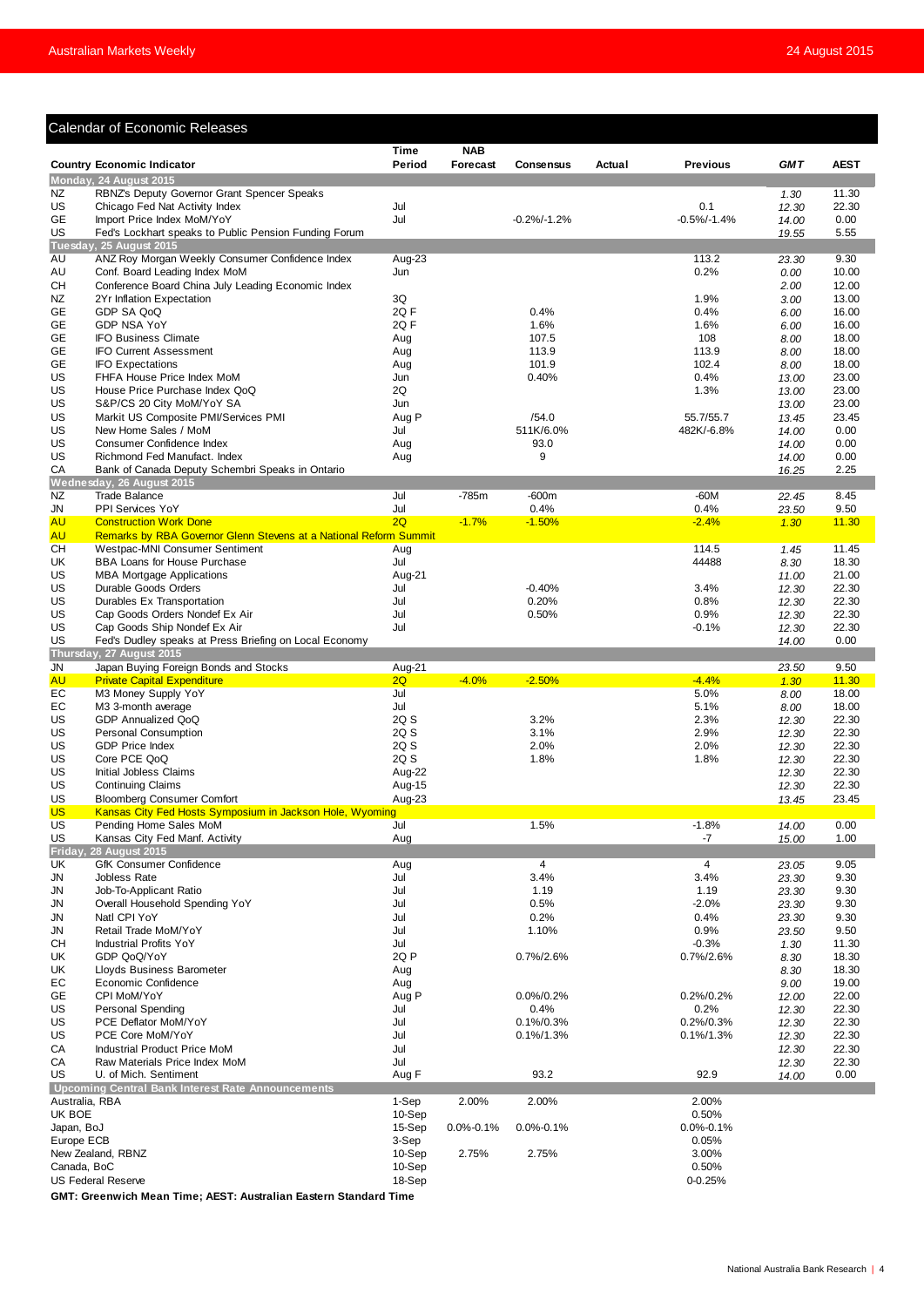### Forecasts

| Forecasts                                                    |         |        |                 |         |                |                |        |        |        |                |        |                    |        |        |                |                |
|--------------------------------------------------------------|---------|--------|-----------------|---------|----------------|----------------|--------|--------|--------|----------------|--------|--------------------|--------|--------|----------------|----------------|
| <b>Economic Forecasts</b>                                    |         |        |                 |         |                |                |        |        |        |                |        |                    |        |        |                |                |
|                                                              |         |        | Annual % change |         |                |                |        |        |        |                |        | Quarterly % change |        |        |                |                |
|                                                              |         |        |                 |         | 2013           |                |        |        | 2014   |                |        |                    | 2015   |        |                |                |
| <b>Australia Forecasts</b>                                   | 2013    | 2014   | 2015            | 2016    | Q <sub>1</sub> | Q <sub>2</sub> | Q3     | Q4     | Q1     | Q <sub>2</sub> | Q3     | Q4                 | Q1     | Q2     | Q <sub>3</sub> | Q <sub>4</sub> |
| <b>Household Consumption</b>                                 | 1.7     | 2.5    | 2.8             | 3.1     | 0.3            | 0.4            | 0.8    | 0.6    | 0.5    | 0.7            | 0.5    | 0.8                | 0.5    | 0.8    | 0.8            | 0.7            |
| <b>Underlying Business Investment</b>                        | $-4.5$  | $-6.4$ | $-10.2$         | $-9.6$  | $-4.9$         | $-1.5$         | 0.8    | $-3.5$ | $-2.4$ | $-0.9$         | $-1.0$ | $-1.5$             | $-4.6$ | $-2.2$ | $-3.5$         | $-3.3$         |
| <b>Residential Construction</b>                              | 0.5     | 7.9    | 13.7            | 9.7     | $-2.7$         | 3.0            | 0.3    | 1.3    | 4.3    | 1.7            | $-1.2$ | 3.9                | 4.7    | 3.7    | 4.3            | 3.1            |
| <b>Underlying Public Spending</b>                            | 0.4     | 0.8    | 0.2             | 1.4     | 2.7            | $-0.2$         | $-0.5$ | 1.3    | 0.3    | 0.5            | $-1.4$ | 0.1                | 0.2    | 0.4    | 0.3            | 0.3            |
| Exports                                                      | 6.3     | 6.8    | 8.0             | 8.3     | 0.9            | 3.7            | $-0.6$ | 1.7    | 4.1    | $-1.6$         | 3.1    | 1.6                | 5.0    | $-1.8$ | 2.4            | 2.7            |
| Imports                                                      | $-1.8$  | $-1.6$ | 1.7             | 0.8     | $-3.3$         | 2.8            | $-1.4$ | $-0.5$ | $-2.5$ | 3.1            | $-1.2$ | $-1.6$             | 3.1    | $-0.6$ | 0.3            | 0.2            |
| Net Exports (a)                                              | 1.6     | 1.7    | 1.3             | 1.7     | 0.9            | 0.1            | 0.2    | 0.4    | 1.4    | $-0.9$         | 0.9    | 0.7                | 0.5    | $-0.3$ | 0.5            | 0.6            |
| Inventories (a)                                              | $-0.3$  | 0.0    | 0.2             | $-0.1$  | $-0.2$         | 0.3            | $-0.3$ | $-0.2$ | $-0.3$ | 0.9            | 0.1    | $-0.7$             | 0.5    | 0.0    | $-0.1$         | $-0.1$         |
| Domestic Demand - qtr%                                       |         |        |                 |         | $-0.1$         | 0.2            | 0.5    | 0.2    | 0.3    | 0.6            | $-0.4$ | 0.5                | 0.0    | 0.5    | 0.4            | 0.3            |
| Dom Demand - ann %                                           | 0.5     | 1.1    | 1.1             | 1.6     | 0.5            | 0.0            | 0.6    | 0.7    | 1.1    | 1.5            | 0.7    | 1.0                | 0.8    | 0.8    | 1.5            | 1.3            |
| Real GDP - qtr %                                             |         |        |                 |         | 0.3            | 0.7            | 0.4    | 0.8    | 1.0    | 0.6            | 0.3    | 0.5                | 0.9    | 0.6    | 0.7            | 0.7            |
| Real GDP - ann %                                             | 2.1     | 2.7    | 2.6             | 3.0     | 2.0            | 2.1            | 1.9    | 2.2    | 2.9    | 2.8            | 2.7    | 2.4                | 2.3    | 2.3    | 2.7            | 2.9            |
| CPI headline - qtr %                                         |         |        |                 |         | 0.4            | 0.4            | 1.2    | 0.8    | 0.6    | 0.5            | 0.5    | 0.2                | 0.2    | 0.7    | 0.8            | 0.9            |
| CPI headline - ann %                                         | 2.4     | 2.5    | 1.8             | 3.1     | 2.5            | 2.4            | 2.2    | 2.7    | 2.9    | 3.0            | 2.3    | 1.7                | 1.3    | 1.5    | 1.8            | 2.6            |
| CPI underlying - qtr %                                       |         |        |                 |         | 0.5            | 0.6            | 0.7    | 0.9    | 0.6    | 0.6            | 0.4    | 0.6                | 0.7    | 0.5    | 0.6            | 0.7            |
| CPI underlying - ann %                                       | 2.4     | 2.5    | 2.4             | 2.6     | 2.4            | 2.4            | 2.3    | 2.7    | 2.7    | 2.7            | 2.5    | 2.2                | 2.4    | 2.3    | 2.5            | 2.5            |
| Wages (Pvte WPI -ann %)                                      | 2.9     | 2.5    | 2.2             | 2.2     | 3.1            | 3.0            | 2.8    | 2.5    | 2.6    | 2.4            | 2.4    | 2.5                | 2.2    | 2.2    | 2.2            | 2.2            |
| Unemployment Rate (%)                                        | 5.7     | 6.0    | 6.1             | 6.1     | 5.6            | 5.7            | 5.7    | 5.9    | 5.8    | 6.0            | 6.2    | 6.1                | 6.2    | 5.9    | 6.2            | 6.2            |
| Terms of trade                                               | $-3.8$  | $-7.4$ | $-10.4$         | $-2.0$  | 1.0            | $-0.3$         | $-1.3$ | 0.4    | $-1.9$ | $-4.6$         | $-2.9$ | $-1.5$             | $-2.9$ | $-5.6$ | $-0.4$         | 1.2            |
| G&S trade balance, \$Abn                                     | $-10.4$ | $-9.2$ | $-26.6$         | $-10.3$ | $-3.0$         | $-2.8$         | $-3.3$ | $-1.3$ | 2.7    | $-5.1$         | $-4.0$ | $-2.7$             | $-3.7$ | $-9.4$ | $-8.2$         | $-5.3$         |
| % of GDP                                                     | $-0.7$  | $-0.6$ | $-1.6$          | $-0.6$  | $-0.8$         | $-0.7$         | $-0.9$ | $-0.3$ | 0.7    | $-1.3$         | $-1.0$ | $-0.7$             | $-0.9$ | $-2.3$ | $-2.0$         | $-1.3$         |
| Current Account (% GDP)                                      | $-3.3$  | $-2.8$ | $-3.4$          | $-2.3$  | $-3.3$         | $-3.4$         | $-3.6$ | $-3.1$ | $-1.9$ | $-3.6$         | $-3.1$ | $-2.5$             | $-2.7$ | $-4.1$ | $-3.8$         | $-3.0$         |
| Source: NAB Group Economics; (a) Contributions to GDP growth |         |        |                 |         |                |                |        |        |        |                |        |                    |        |        |                |                |

# **Exchange Rate Forecasts Global GDP**

|                               | 24-Aug | $Sep-15$ | <b>Dec-15</b> | Mar-16 | <b>Jun-16</b> | Sep-16 |      | Dec year                       | 2013   | 2014          | 2015                 | 2016 | Avge |
|-------------------------------|--------|----------|---------------|--------|---------------|--------|------|--------------------------------|--------|---------------|----------------------|------|------|
| <b>Majors</b>                 |        |          |               |        |               |        |      | Australia                      | 2.1    | 2.7           | 2.6                  | 3.0  | 3.4  |
| AUD/USD                       | 0.7263 | 0.72     | 0.70          | 0.68   | 0.69          | 0.70   | US   |                                | 2.2    | 2.4           | 2.3                  | 2.6  | 2.6  |
| NZD/USD                       | 0.6624 | 0.64     | 0.62          | 0.60   | 0.60          | 0.61   |      | Eurozone                       | $-0.4$ | 0.9           | 1.4                  | 1.8  | 1.5  |
| USD/JPY                       | 121.84 | 124      | 125           | 126    | 126           | 127    | UK   |                                | 1.7    | 3.0           | 2.6                  | 2.4  | 2.4  |
| EUR/USD                       | 1.1374 | 1.07     | 1.05          | 1.03   | 1.03          | 1.04   |      | Japan                          | 1.6    | $-0.1$        | 0.9                  | 1.2  | 0.8  |
| GBP/USD                       | 1.5675 | 1.53     | 1.52          | 1.51   | 1.51          | 1.53   |      | China                          | 7.7    | 7.4           | 7.1                  | 6.9  | 9.2  |
| USD/CNY                       | 6.3949 | 6.50     | 6.55          | 6.60   | 6.62          | 6.65   |      | India                          | 6.4    | 7.1           | 7.6                  | 7.6  | 6.6  |
| USD/CAD                       | 1.3220 | 1.33     | 1.35          | 1.37   | 1.36          | 1.34   |      | New Zealand                    | 2.2    | 3.3           | 2.4                  | 2.2  | 3.0  |
|                               |        |          |               |        |               |        |      | World                          | 3.3    | 3.3           | 3.2                  | 3.3  | 3.5  |
| <b>Australian Cross Rates</b> |        |          |               |        |               |        |      |                                |        |               |                      |      |      |
| AUD/JPY                       | 88.5   | 89       | 88            | 86     | 87            | 89     |      | <b>Commodity prices (\$US)</b> |        |               |                      |      |      |
| AUD/EUR                       | 0.6386 | 0.67     | 0.67          | 0.66   | 0.67          | 0.67   |      |                                |        | 24-Aug Sep-15 | Dec-15 Jun-16 Dec-16 |      |      |
| <b>AUD/GBP</b>                | 0.4633 | 0.47     | 0.46          | 0.45   | 0.46          | 0.46   |      | WTI oil                        | 40.06  | 55            | 60                   | 65   | 70   |
| AUD/NZD                       | 1.0965 | 1.13     | 1.13          | 1.13   | 1.15          | 1.15   | Gold |                                | 1162   | 1150          | 1100                 | 1060 | 1060 |
| <b>AUD/CNY</b>                | 4.6446 | 4.68     | 4.59          | 4.49   | 4.57          | 4.66   |      | Iron ore                       | 56     | 60            | 61                   | 58   | 54   |
| AUD/CAD                       | 0.9602 | 0.96     | 0.95          | 0.93   | 0.94          | 0.94   |      | Hard cok, coal                 | 112    | 98            | 95                   | 93   | 97   |
| <b>AUD/CHF</b>                | 0.6882 | 0.71     | 0.71          | 0.71   | 0.72          | 0.00   |      | Thermal coal                   | 62     | 68            | 68                   | 62   | 62   |
|                               |        |          |               |        |               |        |      | Copper                         | 5063   | 6080          | 6260                 | 6200 | 6170 |

### **Interest Rate Forecasts**

|                               | 24-Aug | Sep-15 | <b>Dec-15</b> | Mar-16 | <b>Jun-16</b> | Sep-16 |
|-------------------------------|--------|--------|---------------|--------|---------------|--------|
| <b>Aust rates</b>             |        |        |               |        |               |        |
| RBA Cash rate                 | 2.00   | 2.00   | 2.00          | 2.00   | 2.00          | 2.00   |
| 3 month bill rate             | 2.14   | 2.15   | 2.15          | 2.15   | 2.20          | 2.40   |
| 3 Year Swap Rate              | 2.06   | 2.7    | 2.9           | 3.2    | 3.4           | 3.5    |
| 10 Year Swap Rate             | 2.92   | 3.8    | 3.8           | 4.0    | 4.1           | 4.2    |
| <b>Offshore Policy Rates</b>  |        |        |               |        |               |        |
| US Fed funds                  | 0.25   | 0.50   | 0.75          | 0.75   | 1.25          | 1.50   |
| ECB refi rate                 | 0.05   | 0.05   | 0.05          | 0.05   | 0.05          | 0.05   |
| BoE repo rate                 | 0.50   | 0.50   | 0.50          | 0.75   | 1.00          | 1.25   |
| BoJ overnight call rate       | 0.08   | 0.10   | 0.10          | 0.10   | 0.10          | 0.10   |
| RBNZ OCR                      | 3.00   | 2.75   | 2.50          | 2.50   | 2.50          | 2.50   |
| China 1yr lending rate        | 4.85   | 4.60   | 4.60          | 4.60   | 4.60          | 4.60   |
| China Reserve Ratio           | 18.5   | 18.0   | 17.5          | 17.0   | 17.0          | 17.0   |
| 10 Year Benchmark Bond Yields |        |        |               |        |               |        |
| Australia                     | 2.54   | 3.0    | 3.4           | 3.4    | 3.4           | 3.5    |
| <b>United States</b>          | 2.04   | 2.50   | 2.75          | 2.8    | 2.8           | 3.0    |
| Europe/Germany                | 0.56   | 0.8    | 0.9           | 1.0    | 1.2           | 0.0    |
| UK                            | 1.69   | 2.2    | 2.2           | 2.4    | 2.6           | 0.0    |
| New Zealand                   | 3.18   | 3.4    | 3.5           | 3.6    | 3.7           | 3.9    |

Sources: NAB Global Markets Research; Bloomberg; ABS

|             |        |        |      |      | 20 Yr |
|-------------|--------|--------|------|------|-------|
| Dec year    | 2013   | 2014   | 2015 | 2016 | Avge  |
| Australia   | 2.1    | 2.7    | 2.6  | 3.0  | 3.4   |
| US          | 2.2    | 2.4    | 2.3  | 2.6  | 2.6   |
| Eurozone    | $-0.4$ | 0.9    | 1.4  | 1.8  | 1.5   |
| UK          | 1.7    | 3.0    | 2.6  | 2.4  | 2.4   |
| Japan       | 1.6    | $-0.1$ | 0.9  | 1.2  | 0.8   |
| China       | 7.7    | 7.4    | 7.1  | 6.9  | 9.2   |
| India       | 6.4    | 7.1    | 7.6  | 7.6  | 6.6   |
| New Zealand | 2.2    | 3.3    | 2.4  | 2.2  | 3.0   |
| World       | 3.3    | 3.3    | 3.2  | 3.3  | 3.5   |

| <b>Commodity prices (\$US)</b> |       |      |                                    |      |      |  |  |  |  |
|--------------------------------|-------|------|------------------------------------|------|------|--|--|--|--|
|                                |       |      | 24-Aug Sep-15 Dec-15 Jun-16 Dec-16 |      |      |  |  |  |  |
| WTI oil                        | 40.06 | 55   | 60                                 | 65   | 70   |  |  |  |  |
| Gold                           | 1162  | 1150 | 1100                               | 1060 | 1060 |  |  |  |  |
| Iron ore                       | 56    | 60   | 61                                 | 58   | 54   |  |  |  |  |
| Hard cok. coal                 | 112   | 98   | 95                                 | 93   | 97   |  |  |  |  |
| Thermal coal                   | 62    | 68   | 68                                 | 62   | 62   |  |  |  |  |
| Copper                         | 5063  | 6080 | 6260                               | 6200 | 6170 |  |  |  |  |
| Japan LNG                      | 8.4   | 11.0 | 11.0                               | 110  | 11.0 |  |  |  |  |